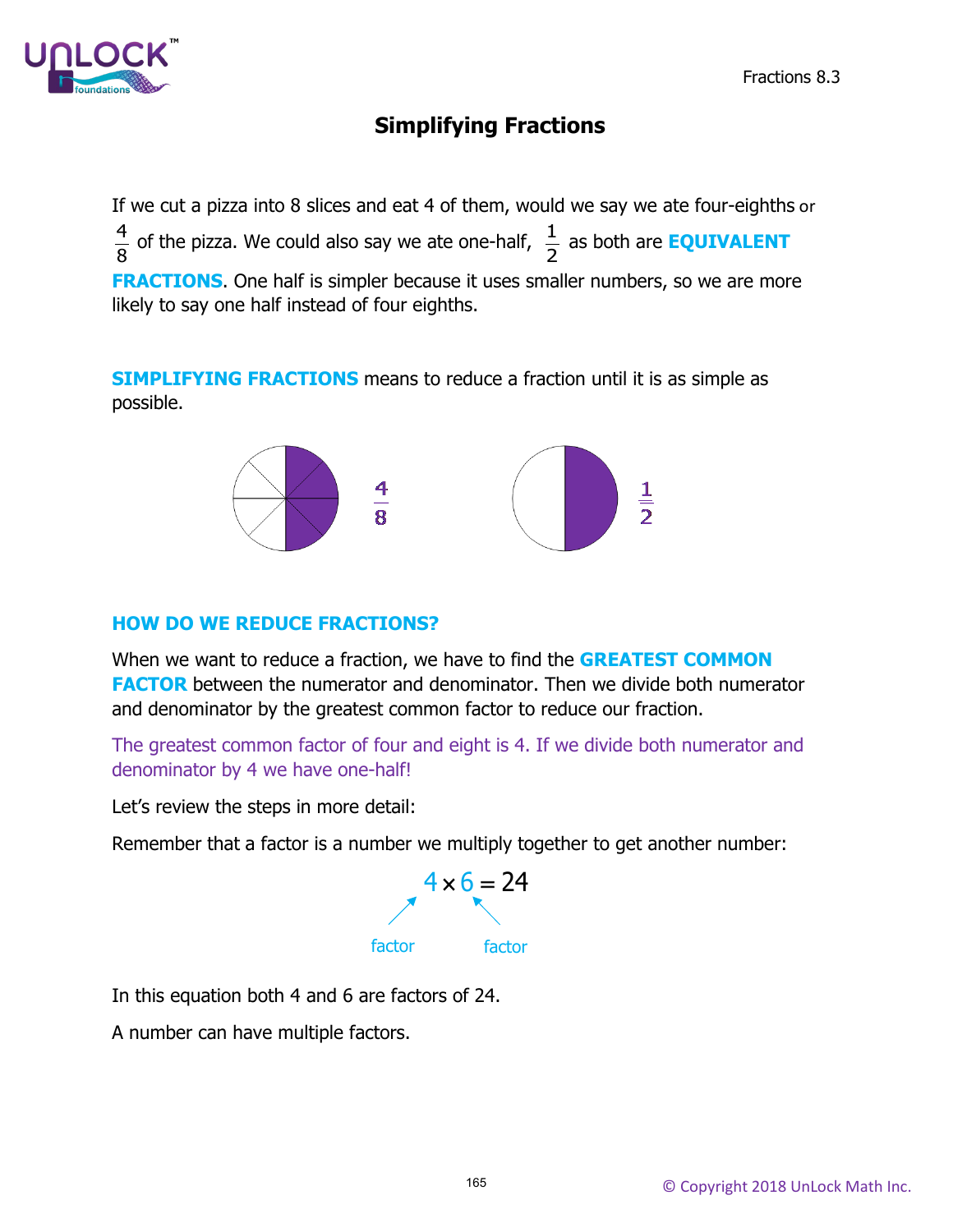

## **Example 1:**

How many factors are there of 24?

$$
1 \times 24 = 24
$$
,  
 $2 \times 12 = 24$ 

 $3 \times 8 = 24$ 

 $4 \times 6 = 24$ 

# 1, 2, 3, 4, 6, 8, 12, 24 are factors of 24

#### **Remember: what is a common factor?**

A common factor is when the factors of two or more numbers are the same.

#### **Example 2:**

What are the common factors of 12 and 30?

Factors of 12 are: 1, 2, 3, 4, 6, 12

Factors of 30 are: 1, 2, 3, 5, 6, 10, 15, 30

The factors they both have in common are: 1, 2, 3, 6

The **GREATEST COMMON FACTOR** is the **largest** number of the common factors.

So for this example, the greatest common factor is 6.

#### **Example 3:**

What is the greatest common factor of 24 and 30?

Factors of 24 are: 1, 2, 3, 4, 6, 8, 12, 24

Factors of 30 are: 1, 2, 3, 5, 6, 10, 15, 30

The factors they both have in common are: 1, 2, 3, 6

The greatest common factor between both numbers is 6

Therefore, when we want to reduce fractions we have to find the greatest common factor between both the numerator and the denominator.